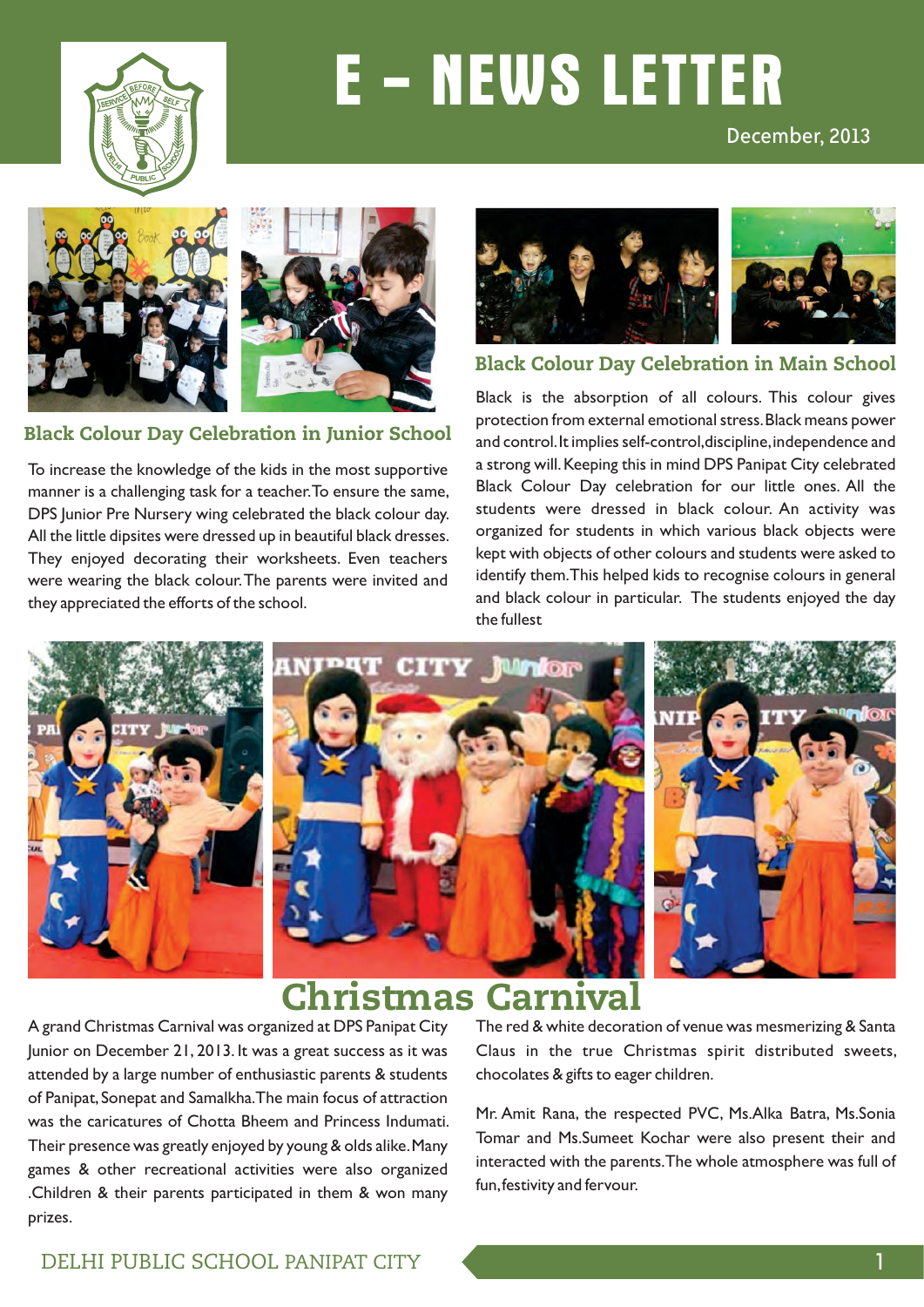

### Role Play Activity

Learning is a good experience only when it is done through proper channels. So was the experience of class VII students when on 9th December 2014 they played various roles of the play "Chaambali", a drama which is a modern version of fairy tale "Cinderella". The students dramatized the different roles assigned to them and enjoyed thoroughly. The real enthusiasm could be seen when they visualized the actual theme of the drama by performing roles of Chaambali, Pari, Amma, Moti, Lambi and Rajkumar.

On the whole it was a good experience for the students as they learnt the theme of the drama by acting upon it.



### Solo Dance Competition

A Solo Dance competition was organized on December 19,2013 and the theme was 'BOLLYWOOD RETRO . The students of class I participated in large number. Parents were invited and were very enthusiastic to see their tiny tots performing on the stage. The parents were highly impressed and enjoyed the event a lot. They thanked the authorities and wished to have such kind of activities time and again as they help a lot in building confidence in the students.



### Trip to Adventure Island

Trips and Tours always impart the much required energy and enthusiasm to an individual. Keeping its indespensable requirement in mind DPS Panipat City organised a trip to Adventure Island on 14th December 2013 for the students of classes 3 to 7. A team of experienced teachers escorted the students . They kickstarted their journey early in the morning in the luxurious fleet of school buses.

They sang and played various games on the way. The students were in high spirits and took ride on Splash

Dunk, Sky rider, Water coaster and even on huge Roller Coaster. Some of them enjoyed slides and went splashing around in the water park.

 The students thoroughly enjoyed the delicious food. They were then ushered towards the gate and into the buses.

All the students were safely handed over to the parents by the teachers in the evening. On the whole the students had a great time.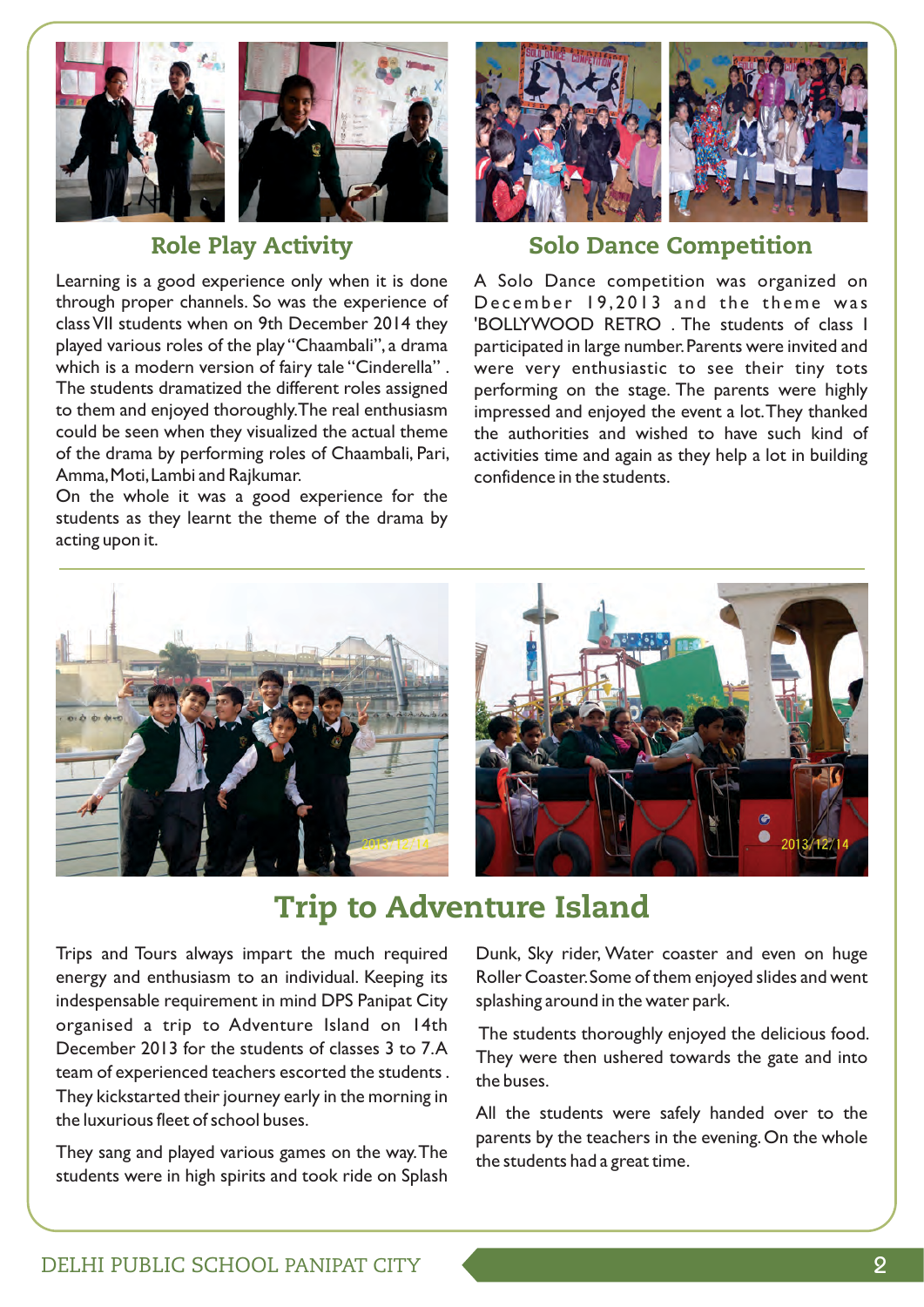### Article

### SMILE

Smile is electricity and life is battery, whenever you and we smile, the battery is charged… and the beautiful life is activated… so, keep smiling

"My Special Teacher" I'm happy that you're my teacher; I enjoy each lesson you teach. As my role model you inspire me To dream and to work and to reach. With your kindness you get my attention; Every day you are planting a seed Of curiosity and motivation To know and to grow and succeed. You help me fulfill my dreams, I'm thankful for all that you contribute I admire, adore and appreciate you, Oh my teacher please accept my tribute. BY: Ritik Jindal Class: IX-E

Shambhavi VII A

# Women Empowerment

In the simplest words it is basically the creation of an environment where women can make independent decisions on their personal development as well as shine as equals in society. Women want to be treated as equals so much so that if a woman rises to the top it should be a commonplace occurrence that draws nothing more than a raised eyebrow at the gender. This can only happen if there is a channelized route for the empowerment of women. Thus, it is no real surprise that women empowerment in India is a hotly discussed topic with no real solution looming in the horizon except to redouble our efforts and continue to target the sources of all the violence and ill-will towards women. The crimes against women fly directly against orchestrating women empowerment in India. There are several challenges that are currently plaguing the issues of women's rights in India. While the country has grown leaps and bounds since its independence where education is concerned, the gap between women and men is severe. While 82.14% of adult men are educated, only 65.46% of adult women are known to be literate in India. Not only an illiterate women is at the mercy of her husband or father, she also does not know that this is not the way of life for women across the world. Additionally, the norms of culture that state that the man of the family is the beall and end-all of family decisions is slowly spoiling the society. Poverty is considered the greatest threat to

peace in the world, and eradication of poverty should be a national goal as important as the eradication of illiteracy. Due to abject poverty, women are exploited as domestic helps and wives whose incomes are usurped by the man of the house. The health and safety concerns of women are paramount for the well being of a country, and is an important factor in gauging the empowerment of women in a country. However there are alarming concerns where maternal healthcare is concerned. To truly understand what is women empowerment, there needs to be a sea-change in the mind-set of the people in the country. Not just the women themselves, but the men have to wake up to a world that is moving towards equality and equity. It is better that this is embraced earlier rather than later, for our own good. Swami Vivekananda once said "Arise away and stop not until the goal is reached". Thus our country should be catapulted into the horizon of empowerment of women and revel in its glory.

We have a long way to go, but we will get there someday. We shall overcome.

> Shreya Chanana  $VI - A$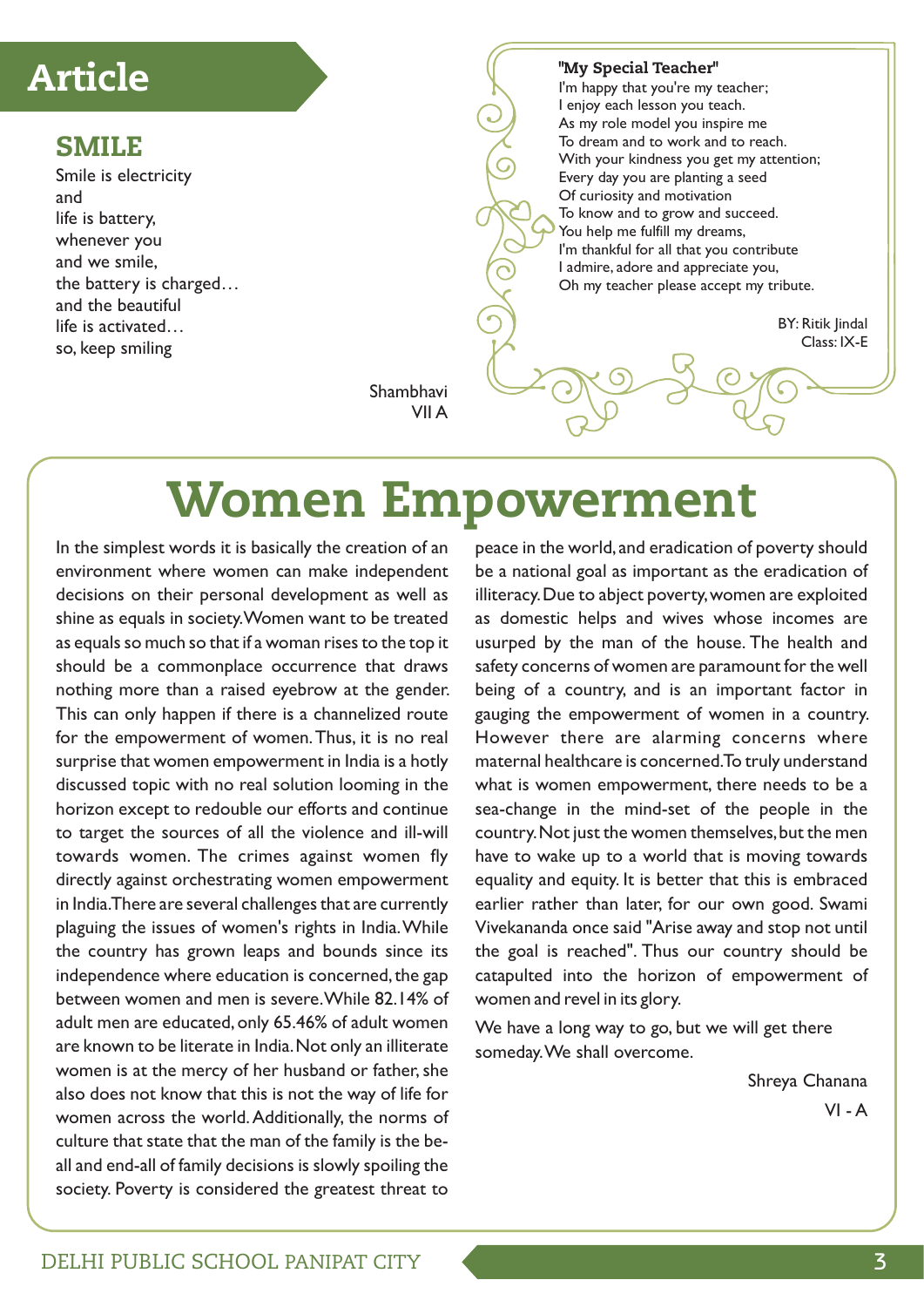# सांस्कृतिक समन्वय के गायक रहीम

सांप्रदायिक तनाव और हिंसा के इस दौर में इस बात पर विऋवास कर पाना मुऋिकल हो सकता है कि चार सौ साल पहले इसी भारत-भूमि पर एक ऐसा मुसलमान मनस्वी पैदा हुआ था जिसकी तुलना महाकवि केऋावदास से 'गंगा जी के नीर' और 'रामचंद्र जू के तीर' से की थी -

> अमित उदार अति पावन बिचारि चारू जहाँ तहाँ आदरियों गंगा जी के नीर सों खलन के घालिबों को, खलक के पालिबों को खानखाना एक रामचंद्र जू के तीर सों।

भारत में केवल एक पीढ़ी पुराना यह मुसलमान जिस प्रकार भारतीय संस्कृति और जीवन में रच-बस गया और जिस तरह यहां की धर्म-प्राण हिंदू जनता ने उसे जातीय स्मृति में अमर स्थान प्रदान किया, उससे यह आऋवस्ति मिलती हैं कि सांप्रदायिक असहिष्णुता इस देऋा की नियति नहीं हो सकती।

यह मनस्वी थे अब्दुर्रहीम खानखाना-अकबर के यऋास्वी मंत्री, सेनापति और तुर्की, फारसी, अरबी, संस्कृत हिंदी के निष्णात विद्वान और जनप्रिय कवि। उन्होनें भारतीय संस्कृति को उसकी समग्रता से सहज स्वीकार किया था। इस समग्रता में मिथक, दर्ऋान, भक्ति, ज्योतिष, कवि-रूढ़ि, लोक-व्यवहार, पशु-पक्षी वनस्पती समेत ग्राम्य जीवन-सभी कुछ समहित था। उन्होंने धर्म और संप्रदाय की दीवारें तोडीं, हिंदू देवी-देवताओं की सहज भाव से स्तुति की और चतुर्दिक प्रेम-पयस्विनी प्रवाहित की। उन्होंने राम और रहीम का कोई भेद नहीं माना। इसीलिए जहाँ वे अपने ज्योतिष ग्रंथ खेट कौतुक जातकूम का प्रारंभ खुदा का नाम लेकर करते हैं। 'करोम्यब्दुलरहीमो हं खुदाताला प्रसादतः'; वहीं बरवे नायिका भेद का मंगलाचरण करते हैं सरस्वती वंदना से- बंदौ देवि सरदवा पद कर जोरि।

रहीम से मुख्यतः 'दोहा' और 'बरवै' जैसे दो पंक्ति के छोटे छंदो में रचना की है। पहली पंक्ति में वे कोई प्रस्थापना करते है और दूसरी पंक्ति में उसे पुष्ट करने के लिए कोई दृष्टांत देते है। यह दृष्टांत प्रायः हिंदू मिथक से या जनजीवन और प्रकृति के सुक्ष्म निरीक्षण से लिया गया होता है और इतना सटीक होता है कि बात सहज ही चेतना में गहरे पैठ जाती है। इस संप्रेऋाणीयता ने ही रहीम के दोहो को जातीय स्मृति में अक्षण्ण स्थान प्रदान किया है।

चिर-परिचित कथाओं को, कथाओं के अंतसंबंध को वे ऐसे कोण से देखते-दिखाते है कि उसमे एक नया अर्थ उजागर हो उठता है। उनका बांकपन, उनकी भंगिमा देखते ही बनती है।

> जेनी बाटला VII-E